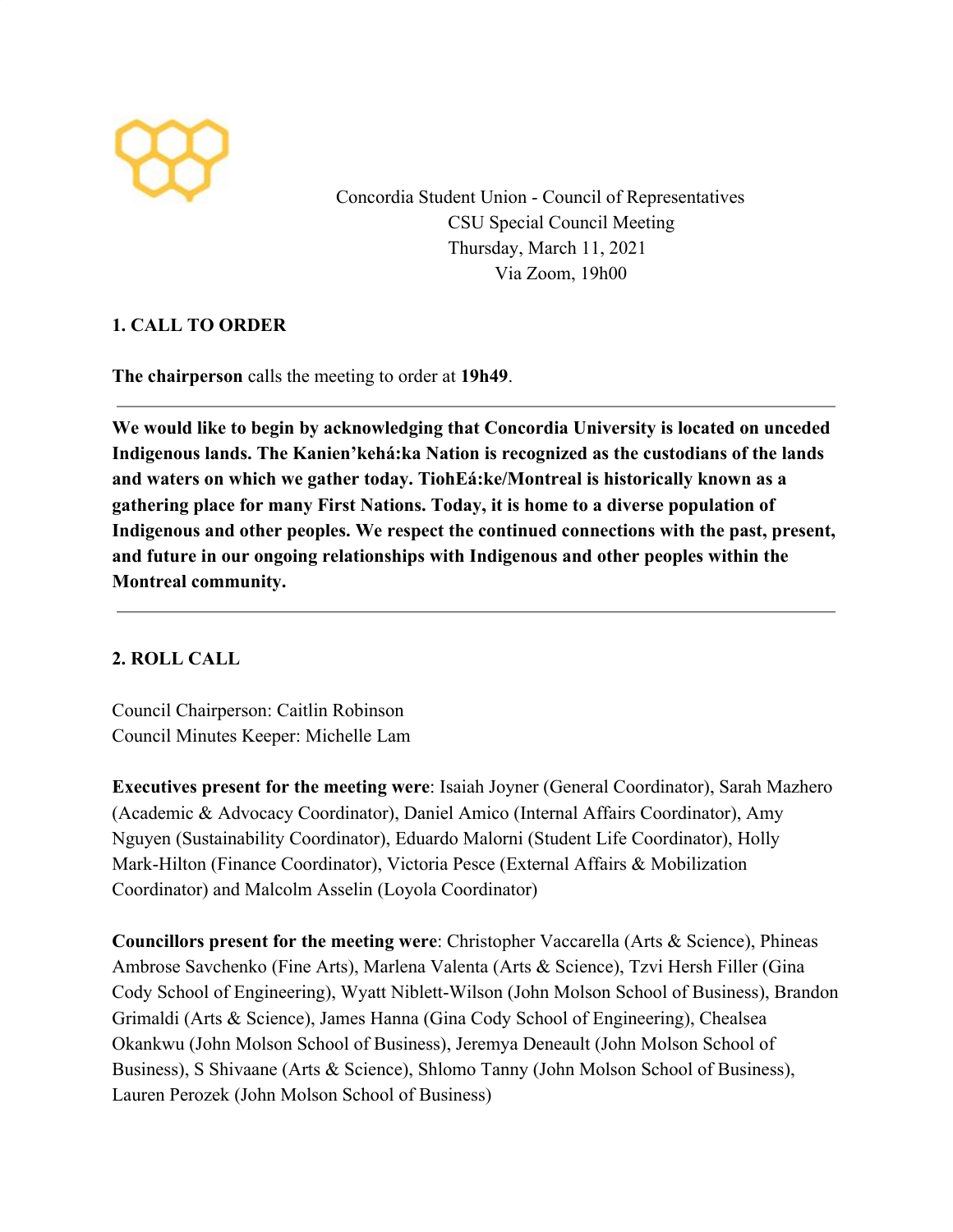### **Executives absent for the meeting were: N/A**

**Councillors absent for the meeting were**: Debra Irabor (Arts & Science), Arieh Barak (Independent), Anais Gagnon (Gina Cody School of Engineering), Roman Zelensky (Arts & Science), Sean Howard (Gina Cody School of Engineering), Jarrad Haas (Fine Arts), Harrison Kirshner (John Molson School of Business), Alexander Stojda (Gina Cody School of Engineering), Diana Lukic (Fine Arts), Shaun Sederoff (Arts & Science), Howard Issley (John Molson School of Business), Sarah Bubenheimer (Arts & Science)

# **3. Amendment to Standing Regulation 255**

**Eduardo Malorni** presents the following motion. Seconded by **Tzvi Hersh Filler.** Motion passes.

*BE IT RESOLVED THAT* Standing Regulation 255 be amended to read as follows:

255. Any non-CSU group seeking a new fee levy must submit an application to the Policy Committee for review and approval on the Monday following September 15th, for consideration during the fall by-election or on the first Monday of February, for consideration during the March general elections. The application must contain:

- (a) The group's constitution and regulations
- (b) A list of at least 3 officers responsible for the organization

(c) A petition in support of the fee levy's collection, containing the name, faculty, student ID number, and signature, of at least 500 undergraduate students

(d) The group should prepare a draft question to be approved by council and the CEO.

(e) Any and all other documentation relating to the group's organizational structure and processes.

(f) An internal complaints policy.

(g) Previous year's budget.

(h) Expected budget for the following year taking the new fee levy into consideration

**Eduardo Malorni:** Because of COVID, it became difficult for groups to collect the requisite signatures. This is why we want to give them this extension. We are also dropping it from 750 signatures to 500.